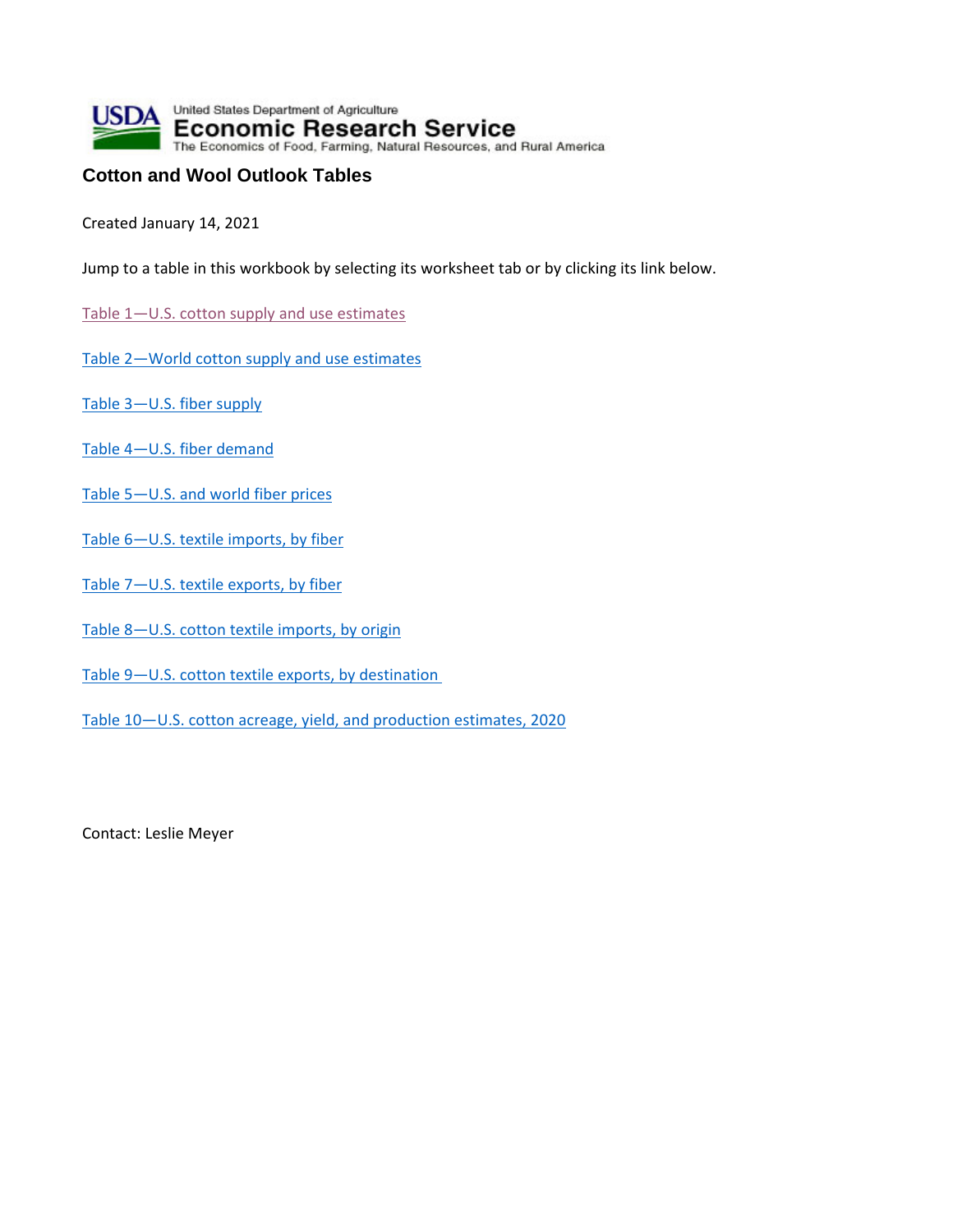| Table 1-U.S. cotton supply and use estimates |
|----------------------------------------------|
|----------------------------------------------|

|                            |               |        | 2020/21              |        |
|----------------------------|---------------|--------|----------------------|--------|
| Item                       | 2019/20       | Nov.   | Dec.                 | Jan.   |
|                            | Million acres |        |                      |        |
| Upland:                    |               |        |                      |        |
| Planted                    | 13.507        | 11.915 | 11.915               | 11.890 |
| Harvested                  | 11.389        | 8.812  | 8.812                | 8.507  |
|                            |               |        | Pounds               |        |
| Yield/harvested acre       | 810           | 901    | 839                  | 813    |
|                            |               |        | <b>Million bales</b> |        |
| Beginning stocks           | 4.636         | 6.868  | 6.868                | 6.868  |
| Production                 | 19.227        | 16.535 | 15.395               | 14.401 |
| Total supply <sup>1</sup>  | 23.863        | 23.403 | 22.263               | 21.269 |
| Mill use                   | 2.135         | 2.480  | 2.480                | 2.385  |
| Exports                    | 15.021        | 13.950 | 14.300               | 14.500 |
| Total use                  | 17.156        | 16.430 | 16.780               | 16.885 |
| Ending stocks <sup>2</sup> | 6.868         | 6.928  | 5.481                | 4.428  |
|                            | Percent       |        |                      |        |
|                            |               |        |                      |        |
| Stocks-to-use ratio        | 40.0          | 42.2   | 32.7                 | 26.2   |
|                            |               |        | 1,000 acres          |        |
| Extra-long staple:         |               |        |                      |        |
| Planted                    | 228.7         | 200.5  | 200.5                | 202.5  |
| Harvested                  | 223.5         | 193.3  | 193.3                | 194.5  |
|                            |               |        | Pounds               |        |
| Yield/harvested acre       | 1,472         | 1,383  | 1,376                | 1,362  |
|                            |               |        | 1,000 bales          |        |
| Beginning stocks           | 214           | 382    | 382                  | 382    |
| Production                 | 686           | 557    | 554                  | 552    |
| Total supply <sup>1</sup>  | 903           | 942    | 939                  | 937    |
| Mill use                   | 15            | 20     | 20                   | 15     |
| Exports                    | 506           | 650    | 700                  | 750    |
| Total use                  | 521           | 670    | 720                  | 765    |
| Ending stocks <sup>2</sup> | 382           | 272    | 219                  | 172    |
|                            |               |        | Percent              |        |
|                            |               |        |                      |        |
| Stocks-to-use ratio        | 73.3          | 40.6   | 30.4                 | 22.5   |

<sup>1</sup>Includes imports. <sup>2</sup>Includes unaccounted.

Source: USDA, World Agricultural Outlook Board.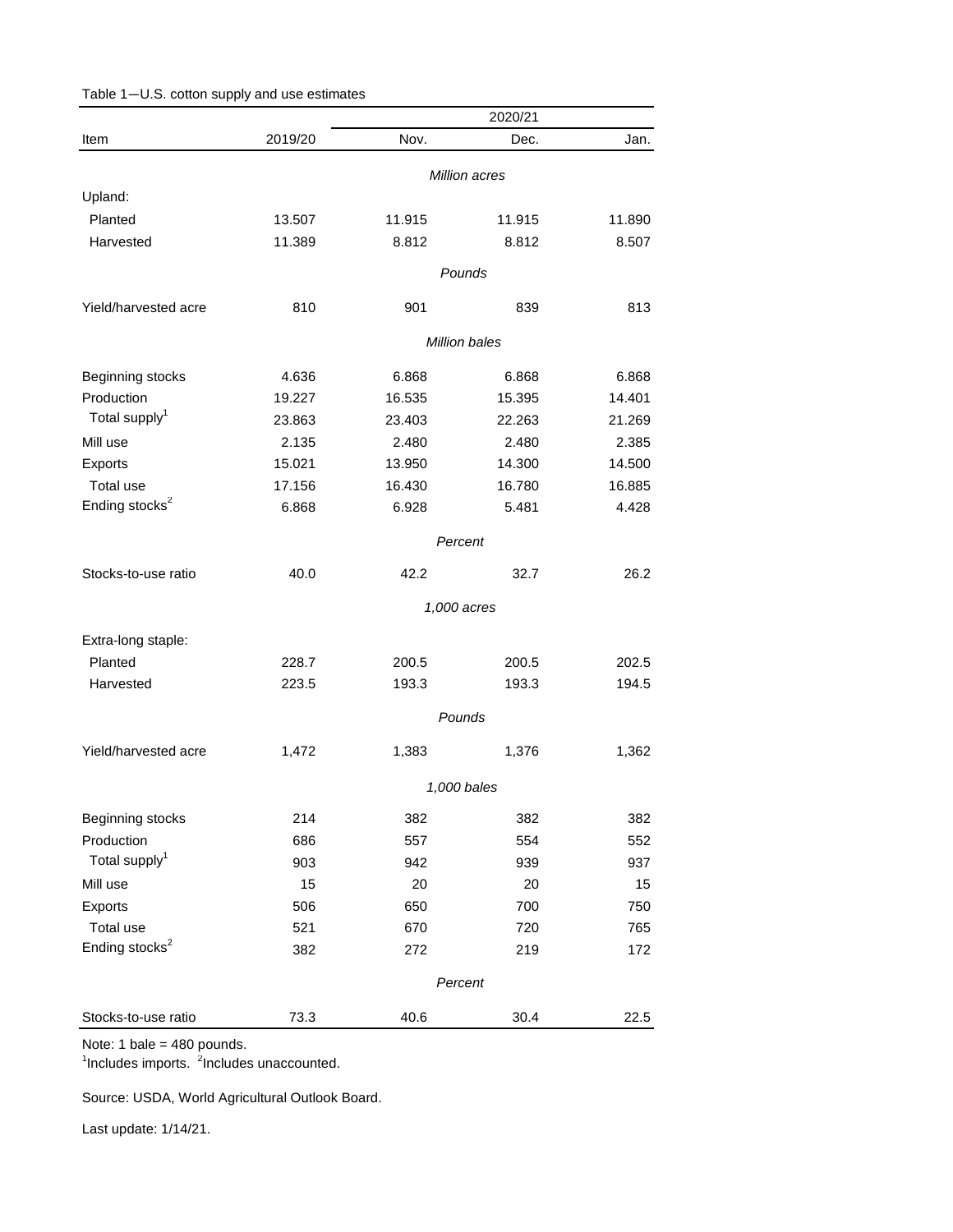|                      |               | 2020/21 |        |        |
|----------------------|---------------|---------|--------|--------|
| Item                 | 2019/20       | Nov.    | Dec.   | Jan.   |
|                      | Million bales |         |        |        |
| Supply:              |               |         |        |        |
| Beginning stocks--   |               |         |        |        |
| World                | 80.27         | 99.59   | 99.42  | 99.28  |
| Foreign              | 75.42         | 92.34   | 92.17  | 92.03  |
| Production--         |               |         |        |        |
| World                | 122.14        | 116.11  | 113.90 | 112.87 |
| Foreign              | 102.22        | 99.02   | 97.95  | 97.91  |
| Imports--            |               |         |        |        |
| World                | 40.68         | 42.84   | 43.17  | 43.55  |
| Foreign              | 40.68         | 42.83   | 43.16  | 43.54  |
| Use:                 |               |         |        |        |
| Mill use--           |               |         |        |        |
| World                | 102.61        | 114.05  | 115.63 | 115.73 |
| Foreign              | 100.46        | 111.55  | 113.13 | 113.33 |
| Exports--            |               |         |        |        |
| World                | 41.24         | 42.87   | 43.21  | 43.56  |
| Foreign              | 25.71         | 28.27   | 28.21  | 28.31  |
| Ending stocks--      |               |         |        |        |
| World                | 99.28         | 101.44  | 97.52  | 96.32  |
| Foreign              | 92.03         | 94.24   | 91.82  | 91.72  |
|                      | Percent       |         |        |        |
| Stocks-to-use ratio: |               |         |        |        |
| World                | 96.8          | 88.9    | 84.3   | 83.2   |
| Foreign              | 91.6          | 84.5    | 81.2   | 80.9   |

Source: USDA, World Agricultural Outlook Board.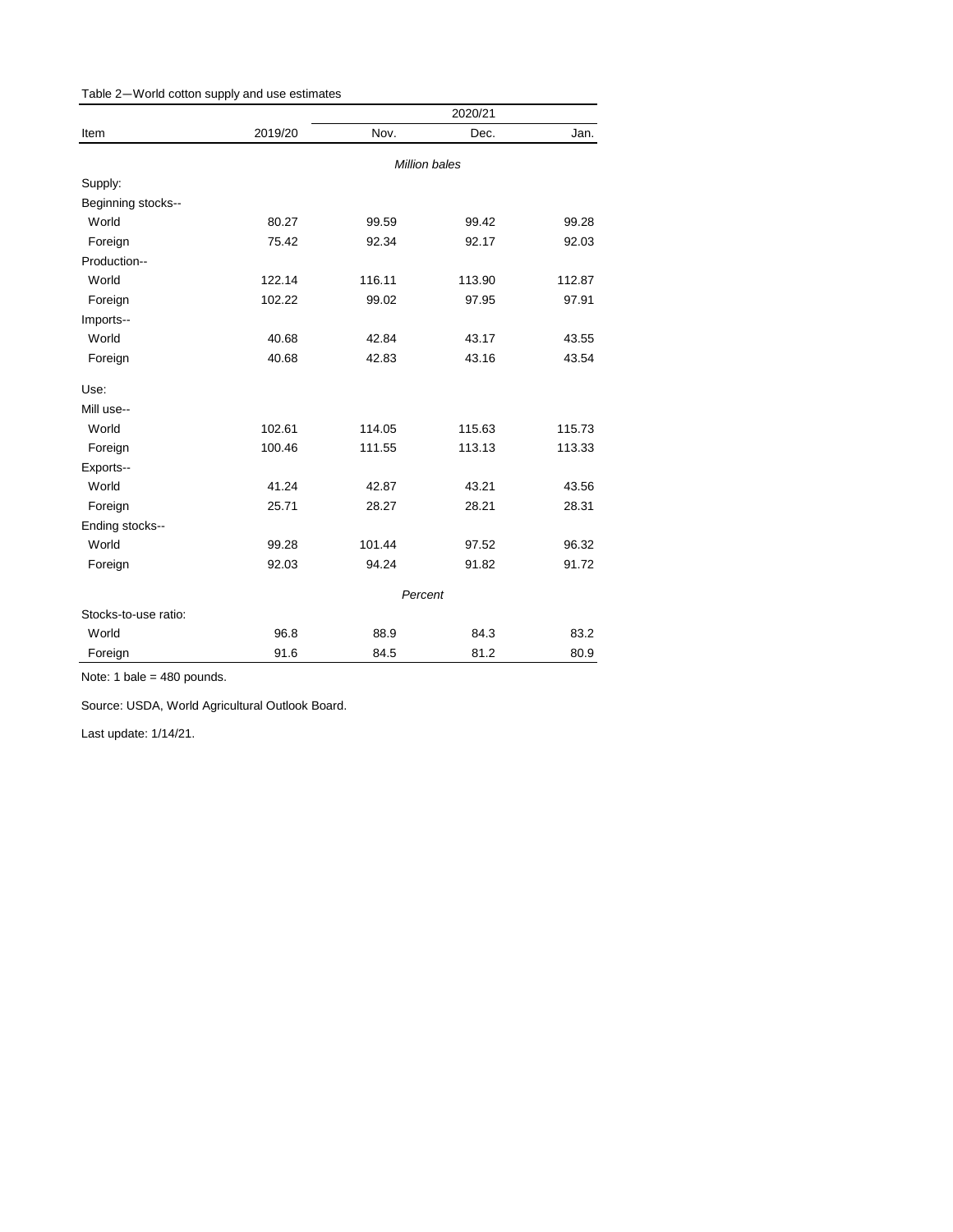## Table 3—U.S. fiber supply *X3A0T*

|                         | Sep.    | Oct.         | Nov.    | Nov.    |
|-------------------------|---------|--------------|---------|---------|
| Item                    | 2020    | 2020         | 2020    | 2019    |
|                         |         | 1,000 bales  |         |         |
| Cotton:                 |         |              |         |         |
| Stocks, beginning       | 5,887   | 5,338        | 7,185   | 7,870   |
| Ginnings                | 643     | 3,146        | 5,719   | 6,834   |
| Imports since August 1  | 0.2     | 0.3          | 0.3     | 0.8     |
|                         |         | 1,000 pounds |         |         |
| Wool and mohair:        |         |              |         |         |
| Raw wool imports, clean | 963.7   | 483.9        | 397.0   | 667.5   |
| 48s-and-finer           | 733.4   | 196.7        | 138.3   | 247.5   |
| Not-finer-than-46s      | 230.3   | 287.2        | 258.7   | 420.0   |
| Total since January 1   | 4,706.7 | 5,190.6      | 5,587.5 | 7,255.6 |
| Wool top imports        | 16.6    | 33.0         | 57.9    | 18.1    |
| Total since January 1   | 659.3   | 692.3        | 750.3   | 1,273.5 |
| Mohair imports, clean   | 0.0     | 0.0          | 0.0     | 0.0     |
| Total since January 1   | 0.0     | 0.0          | 0.0     | 0.0     |

Note: 1 bale = 480 pounds.

Sources: USDA, National Agricultural Statistics Service; U.S. Department of Commerce, Bureau of the Census.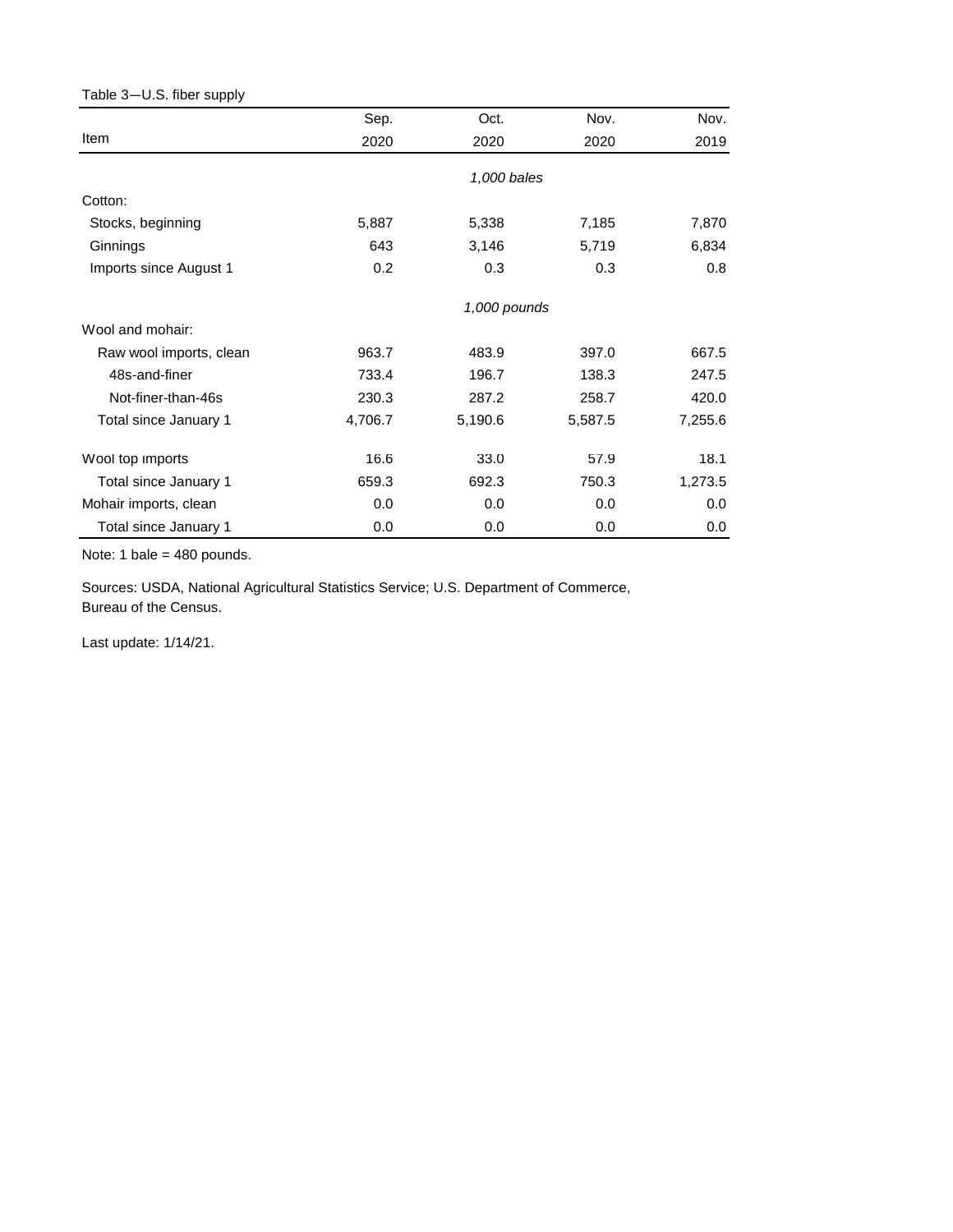| Table 4-U.S. fiber demand             |         |              |         |         |
|---------------------------------------|---------|--------------|---------|---------|
|                                       | Sep.    | Oct.         | Nov.    | Nov.    |
| Item                                  | 2020    | 2020         | 2020    | 2019    |
|                                       |         |              |         |         |
|                                       |         | 1,000 bales  |         |         |
| Cotton:                               |         |              |         |         |
| All consumed by mills <sup>1</sup>    | 196     | 212          | 205     | 235     |
| Total since August 1                  | 385     | 596          | 801     | 1,011   |
| Daily rate                            | 8.9     | 9.6          | 9.8     | 11.2    |
| Upland consumed by mills <sup>1</sup> | 195     | 210          | 204     | 233     |
| <b>Total since August 1</b>           | 383     | 593          | 797     | 1,005   |
| Daily rate                            | 8.9     | 9.6          | 9.7     | 11.1    |
| Upland exports                        | 936     | 1,019        | 1,061   | 688     |
| <b>Total since August 1</b>           | 2,361   | 3,380        | 4,441   | 3,247   |
| Sales for next season                 | 118     | 100          | 101     | 90      |
| Total since August 1                  | 498     | 598          | 700     | 1,011   |
| Extra-long staple exports             | 60.6    | 69.0         | 103.0   | 30.9    |
| <b>Total since August 1</b>           | 104.9   | 173.9        | 276.7   | 140.4   |
| Sales for next season                 | 0.3     | 0.0          | 0.0     | 1.0     |
| Total since August 1                  | 0.7     | 0.7          | 0.7     | 34.8    |
|                                       |         | 1,000 pounds |         |         |
| Wool and mohair:                      |         |              |         |         |
| Raw wool exports, clean               | 154.0   | 512.2        | 399.0   | 443.0   |
| Total since January 1                 | 3,089.1 | 3,601.3      | 4,000.3 | 7,679.7 |
| Wool top exports                      | 47.7    | 34.6         | 58.4    | 51.3    |
| Total since January 1                 | 376.9   | 411.5        | 469.9   | 944.2   |
| Mohair exports, clean                 | 29.2    | 0.0          | 59.3    | 0.0     |
| Total since January 1                 | 183.7   | 183.7        | 243.0   | 201.0   |

<sup>1</sup> Estimated by USDA.

and U.S. Department of Commerce, Bureau of the Census. Sources: USDA, Farm Service Agency; USDA, Foreign Agricultural Service, *U.S. Export Sales;*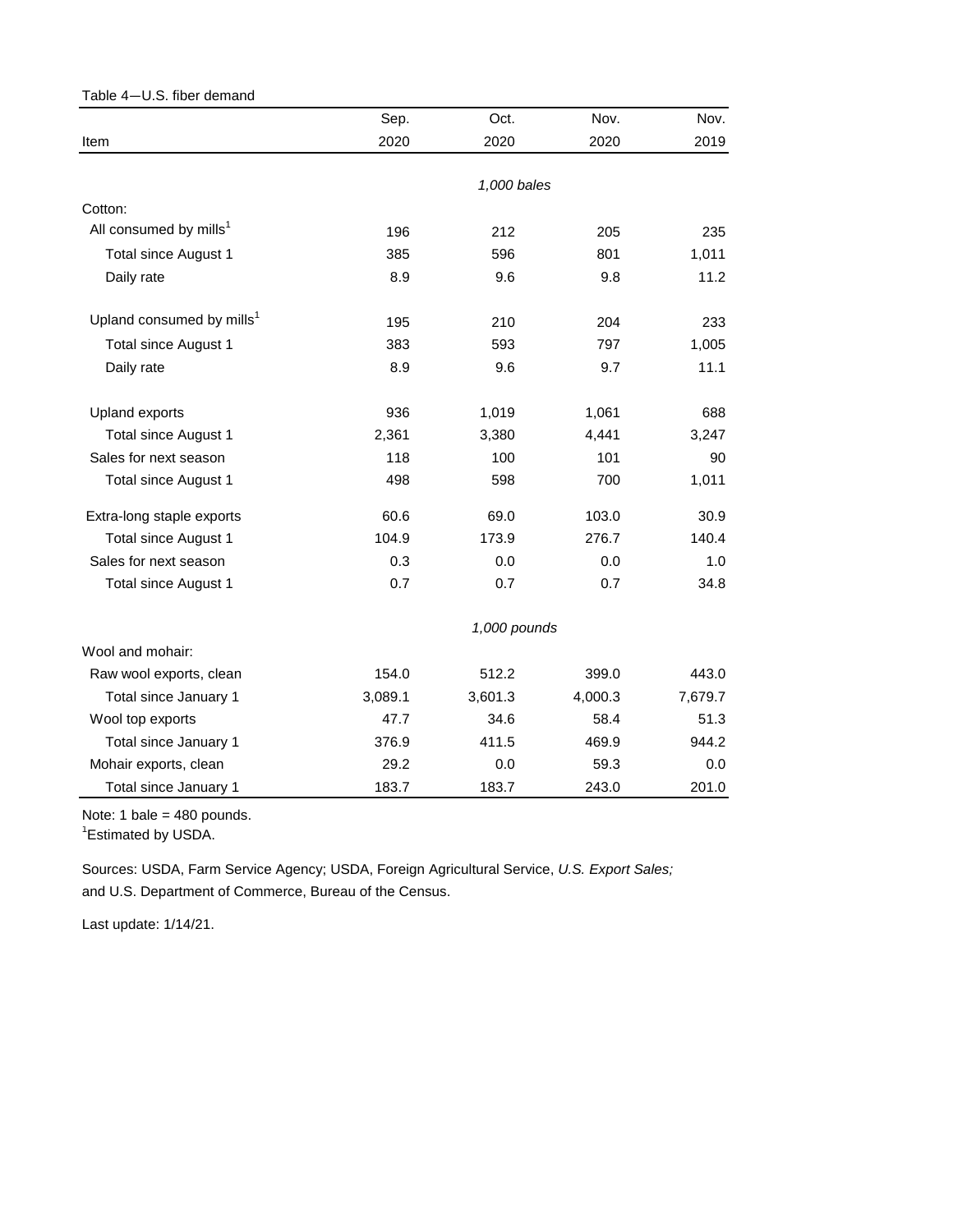| rable J-0.0. and wond much prices |           |                   |           |        |
|-----------------------------------|-----------|-------------------|-----------|--------|
|                                   | Oct.      | Nov.              | Dec.      | Dec.   |
| Item                              | 2020      | 2020              | 2020      | 2019   |
|                                   |           |                   |           |        |
|                                   |           | Cents per pound   |           |        |
| Domestic cotton prices:           |           |                   |           |        |
| Adjusted world price              | 53.73     | 57.05             | 60.51     | 57.30  |
| Upland spot 41-34                 | 63.87     | 66.30             | 70.37     | 62.39  |
| Pima spot 02-46                   | 110.00    | 110.00            | 112.00    | 112.86 |
| Average price received by         |           |                   |           |        |
| upland producers                  | 60.10     | 63.40             | <b>NA</b> | 61.60  |
| Far Eastern cotton quotes:        |           |                   |           |        |
| A Index                           | 74.51     | 77.86             | 81.01     | 75.13  |
| Memphis/Eastern                   | 79.30     | 81.44             | 84.00     | 76.08  |
| Memphis/Orleans/Texas             | 78.80     | 80.94             | 83.50     | 75.58  |
| California/Arizona                | <b>NQ</b> | <b>NQ</b>         | <b>NQ</b> | NQ.    |
|                                   |           | Dollars per pound |           |        |
| Wool prices (clean):              |           |                   |           |        |
| <b>U.S. 58s</b>                   | <b>NQ</b> | <b>NQ</b>         | NQ.       | NQ.    |
| Australian 58s <sup>1</sup>       | <b>NQ</b> | NQ.               | NQ.       | NQ.    |
| U.S. 60s                          | 2.46      | <b>NQ</b>         | <b>NQ</b> | NQ.    |
| Australian 60s <sup>1</sup>       | <b>NQ</b> | NQ                | NQ.       | NQ.    |
| U.S. 64s                          | 3.22      | <b>NQ</b>         | NQ.       | NQ.    |
| Australian 64s <sup>1</sup>       | 3.74      | 4.10              | 4.19      | 5.50   |

 $NA = Not available.$   $NQ = No$  quote. <sup>1</sup>In bond, Charleston, SC.

Sources: USDA, *Cotton Price Statistics;* Cotlook Ltd., *Cotton Outlook;* and trade reports.

Last update: 1/14/21.

## Table 5—U.S. and world fiber prices *X5A0T*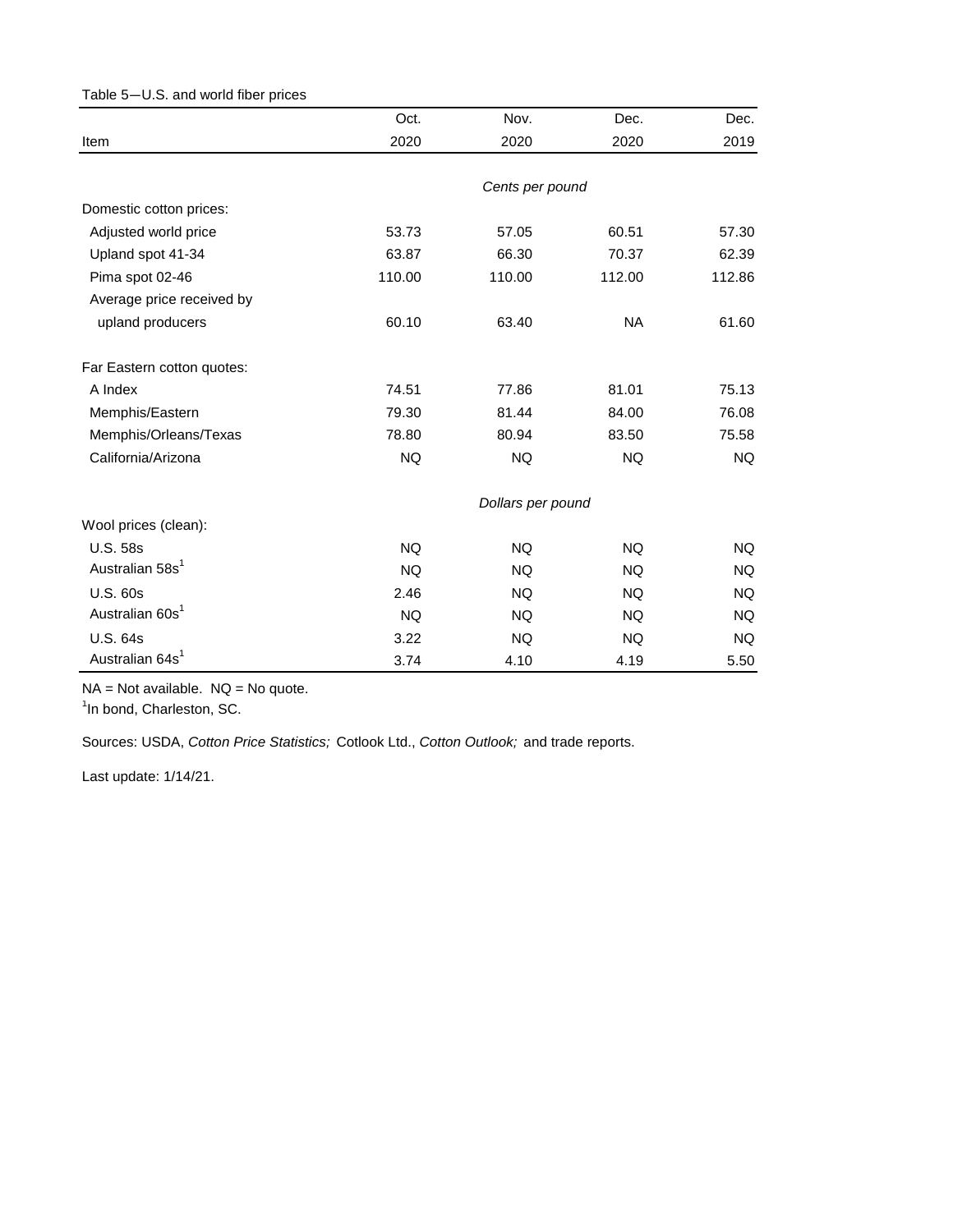|                             | Sep.         | Oct.      | Nov.      | Nov.      |
|-----------------------------|--------------|-----------|-----------|-----------|
| Item                        | 2020         | 2020      | 2020      | 2019      |
|                             | 1,000 pounds |           |           |           |
| Yarn, thread, and fabric:   | 310,843      | 319,881   | 323,989   | 253,691   |
| Cotton                      | 76,435       | 78,075    | 77,214    | 52,904    |
| Linen                       | 26,414       | 24,504    | 24,930    | 20,453    |
| Wool                        | 4,341        | 4,624     | 4,852     | 3,837     |
| Silk                        | 610          | 530       | 571       | 435       |
| Synthetic                   | 203,044      | 212,148   | 216,422   | 176,061   |
| Apparel:                    | 1,168,049    | 1,215,288 | 968,626   | 870,749   |
| Cotton                      | 536,635      | 585,799   | 492,142   | 453,047   |
| Linen                       | 7,145        | 7,031     | 5,891     | 5,542     |
| Wool                        | 29,231       | 28,773    | 18,742    | 20,712    |
| Silk                        | 10,811       | 11,040    | 10,934    | 7,774     |
| Synthetic                   | 584,226      | 582,645   | 440,917   | 383,674   |
| Home furnishings:           | 401,361      | 491,074   | 454,714   | 351,941   |
| Cotton                      | 174,416      | 218,137   | 198,076   | 160,597   |
| Linen                       | 2,452        | 2,573     | 3,469     | 2,825     |
| Wool                        | 666          | 578       | 835       | 700       |
| Silk                        | 479          | 649       | 581       | 457       |
| Synthetic                   | 223,347      | 269,136   | 251,753   | 187,361   |
| Floor coverings:            | 141,666      | 152,512   | 142,724   | 114,080   |
| Cotton                      | 17,083       | 19,312    | 17,437    | 14,239    |
| Linen                       | 55,598       | 61,195    | 54,337    | 45,568    |
| Wool                        | 10,809       | 10,622    | 9,979     | 9,251     |
| Silk                        | 3,811        | 5,006     | 4,066     | 2,706     |
| Synthetic                   | 54,366       | 56,376    | 56,905    | 42,316    |
| Total imports: <sup>1</sup> | 2,041,514    | 2,196,921 | 1,904,223 | 1,603,744 |
| Cotton                      | 805,875      | 903,887   | 786,827   | 683,159   |
| Linen                       | 92,536       | 96,119    | 89,269    | 75,183    |
| Wool                        | 45,550       | 45,130    | 34,763    | 34,757    |
| Silk                        | 15,712       | 17,226    | 16,158    | 11,374    |
| Synthetic                   | 1,081,841    | 1,134,559 | 977,206   | 799,271   |

Table 6-U.S. textile imports, by fiber

<sup>1</sup>Includes headgear.

Bureau of the Census. Sources: USDA, Economic Research Service and U.S. Department of Commerce,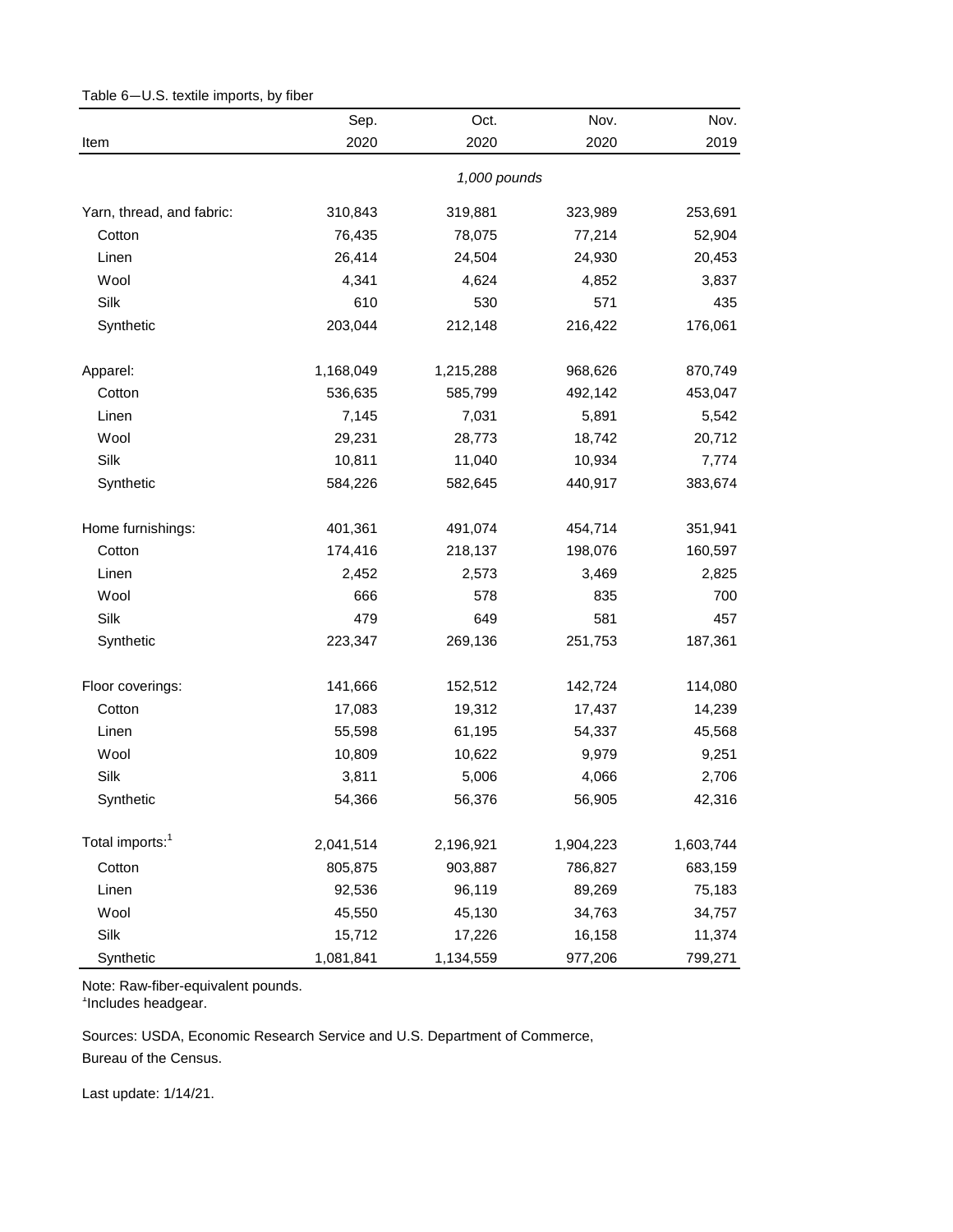|                             | Sep.    | Oct.         | Nov.    | Nov.    |
|-----------------------------|---------|--------------|---------|---------|
| Item                        | 2020    | 2020         | 2020    | 2019    |
|                             |         | 1,000 pounds |         |         |
| Yarn, thread, and fabric:   | 199,278 | 220,187      | 190,964 | 216,650 |
| Cotton                      | 97,586  | 106,816      | 93,312  | 118,200 |
| Linen                       | 6,432   | 5,908        | 5,126   | 5,498   |
| Wool                        | 2,457   | 2,709        | 2,701   | 2,015   |
| Silk                        | 923     | 1,029        | 899     | 816     |
| Synthetic                   | 91,880  | 103,725      | 88,926  | 90,121  |
| Apparel:                    | 26,044  | 28,415       | 28,393  | 25,118  |
| Cotton                      | 9,780   | 11,446       | 11,538  | 10,828  |
| Linen                       | 619     | 816          | 771     | 558     |
| Wool                        | 2,498   | 2,927        | 2,657   | 2,250   |
| Silk                        | 2,210   | 2,794        | 2,523   | 1,843   |
| Synthetic                   | 10,937  | 10,431       | 10,904  | 9,641   |
| Home furnishings:           | 4,743   | 5,573        | 5,187   | 5,469   |
| Cotton                      | 2,239   | 2,644        | 2,286   | 2,705   |
| Linen                       | 144     | 161          | 163     | 129     |
| Wool                        | 63      | 78           | 105     | 135     |
| Silk                        | 43      | 79           | 78      | 43      |
| Synthetic                   | 2,253   | 2,611        | 2,555   | 2,457   |
| Floor coverings:            | 20,793  | 21,855       | 19,865  | 21,152  |
| Cotton                      | 1,695   | 1,873        | 1,786   | 1,670   |
| Linen                       | 1,135   | 1,188        | 1,112   | 870     |
| Wool                        | 1,342   | 1,417        | 1,464   | 1,403   |
| Silk                        | 69      | 61           | 58      | 50      |
| Synthetic                   | 16,552  | 17,316       | 15,446  | 17,160  |
| Total exports: <sup>1</sup> | 251,140 | 276,408      | 244,699 | 268,767 |
| Cotton                      | 111,394 | 122,898      | 109,019 | 133,535 |
| Linen                       | 8,342   | 8,088        | 7,183   | 7,071   |
| Wool                        | 6,373   | 7,145        | 6,939   | 5,818   |
| Silk                        | 3,244   | 3,963        | 3,557   | 2,752   |
| Synthetic                   | 121,786 | 134,315      | 118,000 | 119,592 |

Table 7-U.S. textile exports, by fiber

<sup>1</sup>Includes headgear.

Bureau of the Census. Sources: USDA, Economic Research Service and U.S. Department of Commerce,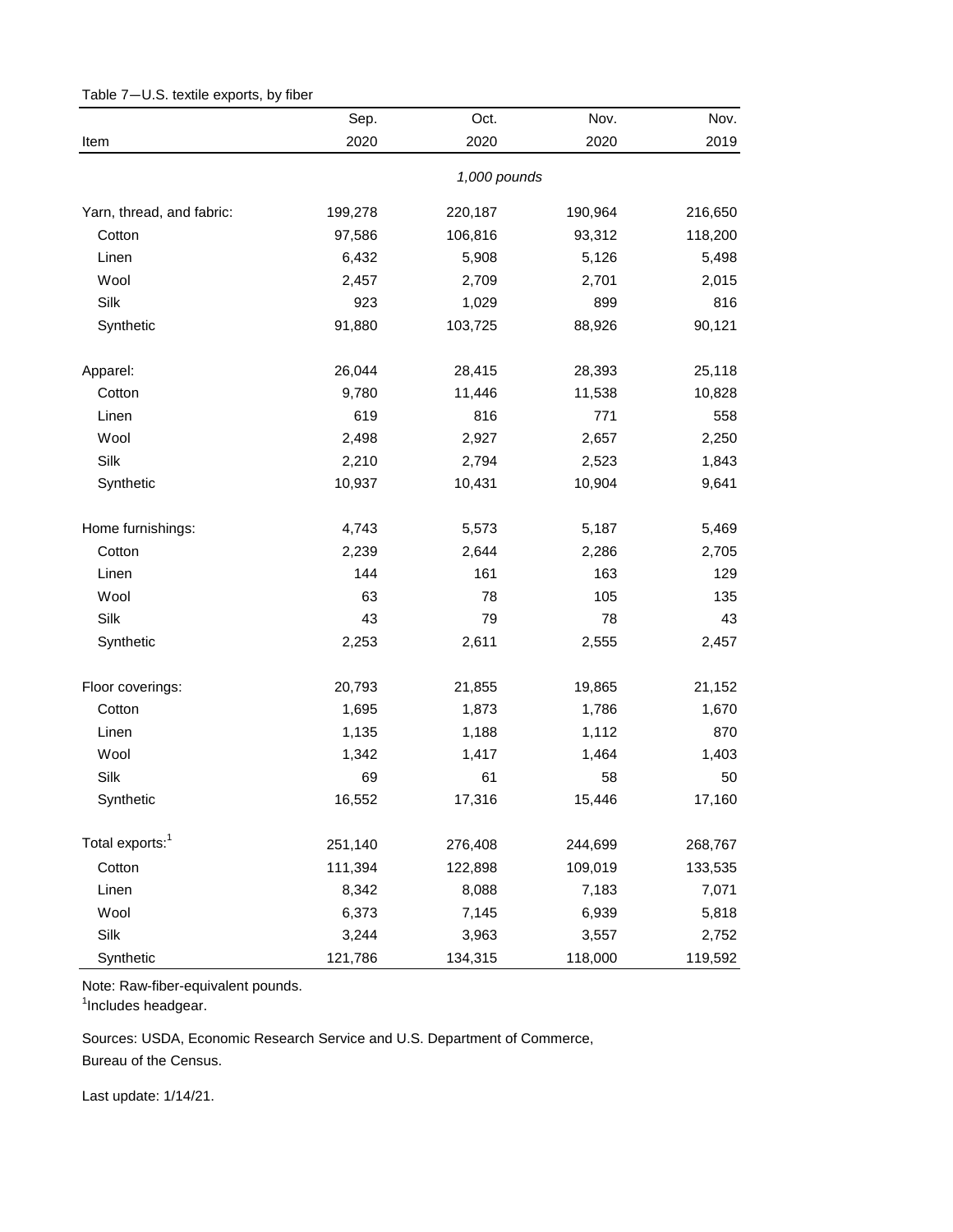| Table 8-U.S. cotton textile imports, by origin |  |  |  |  |  |
|------------------------------------------------|--|--|--|--|--|
|------------------------------------------------|--|--|--|--|--|

|                    | Sep.    | Oct.         | Nov.    | Nov.    |
|--------------------|---------|--------------|---------|---------|
| Region/country     | 2020    | 2020         | 2020    | 2019    |
|                    |         | 1,000 pounds |         |         |
| North America      | 116,250 | 127,052      | 111,626 | 114,577 |
| Canada             | 3,237   | 3,124        | 3,016   | 2,546   |
| Dominican Republic | 6,977   | 7,454        | 10,044  | 6,637   |
| El Salvador        | 14,945  | 13,128       | 10,771  | 12,156  |
| Guatemala          | 7,753   | 9,213        | 6,780   | 5,978   |
| Haiti              | 8,722   | 10,712       | 10,225  | 8,864   |
| Honduras           | 25,615  | 27,890       | 19,748  | 27,150  |
| Mexico             | 28,495  | 31,083       | 29,897  | 32,580  |
| Nicaragua          | 20,463  | 24,393       | 21,085  | 18,595  |
| South America      | 3,061   | 3,695        | 3,685   | 3,265   |
| Colombia           | 903     | 843          | 1,251   | 1,719   |
| Peru               | 2,000   | 2,647        | 2,159   | 1,334   |
| Europe             | 23,181  | 28,295       | 24,320  | 19,747  |
| Germany            | 1,097   | 1,059        | 1,041   | 1,145   |
| Italy              | 1,248   | 1,409        | 1,648   | 1,610   |
| Portugal           | 2,978   | 2,844        | 2,931   | 2,006   |
| Turkey             | 15,350  | 20,748       | 16,142  | 12,276  |
| Asia               | 647,389 | 727,707      | 630,415 | 527,766 |
| <b>Bahrain</b>     | 435     | 1,284        | 867     | 1,017   |
| Bangladesh         | 66,171  | 79,394       | 57,543  | 56,074  |
| Cambodia           | 28,100  | 27,184       | 25,942  | 20,104  |
| China              | 242,975 | 264,503      | 240,392 | 195,332 |
| India              | 96,373  | 116,641      | 101,530 | 85,319  |
| Indonesia          | 20,791  | 22,855       | 19,804  | 17,993  |
| Israel             | 834     | 797          | 1,077   | 522     |
| Japan              | 622     | 902          | 950     | 924     |
| Jordan             | 7,121   | 6,251        | 3,856   | 5,029   |
| Malaysia           | 1,893   | 1,494        | 1,433   | 1,975   |
| Pakistan           | 73,549  | 88,134       | 79,174  | 63,600  |
| Philippines        | 2,429   | 6,165        | 2,479   | 2,154   |
| South Korea        | 4,640   | 6,895        | 6,176   | 4,777   |
| Sri Lanka          | 8,123   | 7,530        | 6,665   | 6,875   |
| Taiwan             | 1,215   | 1,305        | 1,240   | 1,191   |
| Thailand           | 5,100   | 4,329        | 4,890   | 3,964   |
| Vietnam            | 82,418  | 87,445       | 73,025  | 58,956  |
| Oceania            | 53      | 34           | 20      | 37      |
| Africa             | 15,940  | 17,104       | 16,761  | 17,766  |
| Egypt              | 6,731   | 6,260        | 5,443   | 6,492   |
| Ethiopia           | 2,211   | 1,851        | 2,104   | 2,030   |
| Kenya              | 2,496   | 2,574        | 2,765   | 2,320   |
| Lesotho            | 1,486   | 2,655        | 3,003   | 2,838   |
| Madagascar         | 1,519   | 1,819        | 2,093   | 2,408   |
| Mauritius          | 605     | 534          | 575     | 413     |
| World <sup>1</sup> | 805,875 | 903,887      | 786,827 | 683,159 |

<sup>1</sup>Regional totals may not sum to world totals because of rounding.

Sources: USDA, Economic Research Service and U.S. Department of Commerce,

Bureau of the Census.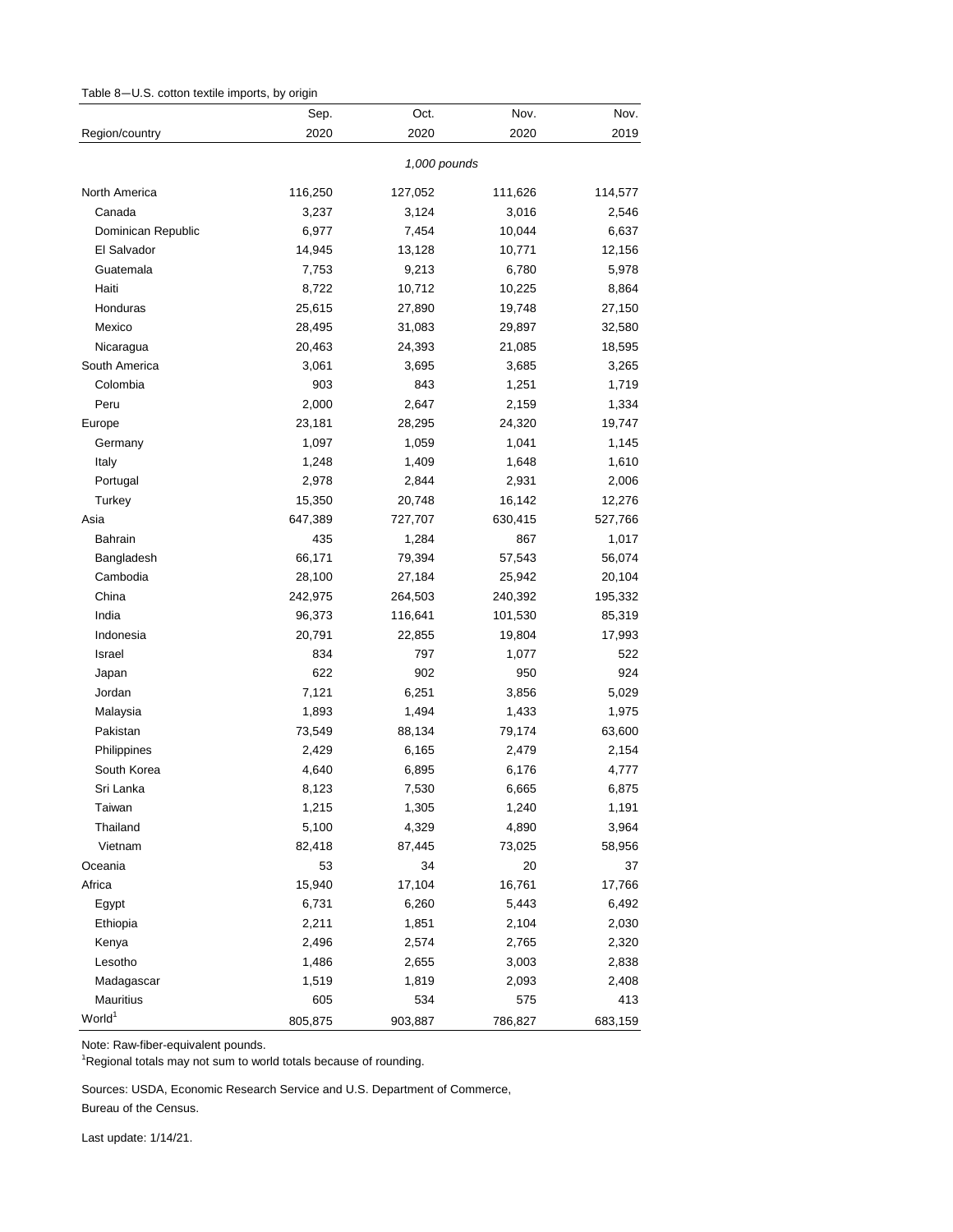|                             | Sep.         | Oct.    | Nov.    | Nov.    |  |  |
|-----------------------------|--------------|---------|---------|---------|--|--|
| Region/country              | 2020         | 2020    | 2020    | 2019    |  |  |
|                             | 1,000 pounds |         |         |         |  |  |
| North America               | 101,427      | 108,143 | 96,093  | 117,968 |  |  |
| <b>Bahamas</b>              | 132          | 103     | 185     | 242     |  |  |
| Canada                      | 10,227       | 10,180  | 10,609  | 9,909   |  |  |
| Costa Rica                  | 44           | 130     | 160     | 321     |  |  |
| Dominican Republic          | 18,645       | 16,701  | 19,048  | 17,944  |  |  |
| El Salvador                 | 4,533        | 6,549   | 5,641   | 6,301   |  |  |
| Guatemala                   | 2,512        | 3,332   | 3,240   | 1,482   |  |  |
| Haiti                       | 183          | 183     | 108     | 532     |  |  |
| Honduras                    | 50,706       | 54,687  | 41,811  | 59,798  |  |  |
| Mexico                      | 11,889       | 13,864  | 12,454  | 16,551  |  |  |
| Nicaragua                   | 2,096        | 1,925   | 2,307   | 3,678   |  |  |
| Panama                      | 46           | 55      | 104     | 424     |  |  |
| South America               | 2,730        | 4,006   | 4,032   | 5,109   |  |  |
| <b>Brazil</b>               | 153          | 261     | 310     | 236     |  |  |
| Chile                       | 150          | 251     | 177     | 136     |  |  |
| Colombia                    | 1,415        | 2,482   | 2,360   | 3,656   |  |  |
| Peru                        | 877          | 690     | 829     | 642     |  |  |
| Europe                      | 2,066        | 2,286   | 2,141   | 2,604   |  |  |
| Belgium                     | 195          | 88      | 241     | 91      |  |  |
| France                      | 122          | 94      | 83      | 130     |  |  |
| Germany                     | 244          | 402     | 300     | 291     |  |  |
| Italy                       | 110          | 130     | 157     | 239     |  |  |
| Netherlands                 | 257          | 266     | 146     | 398     |  |  |
| Switzerland                 | 130          | 116     | 148     | 294     |  |  |
| United Kingdom              | 566          | 839     | 642     | 684     |  |  |
| Asia                        | 2,983        | 4,020   | 3,295   | 4,694   |  |  |
| Bangladesh                  | 12           | 25      | 1       | 823     |  |  |
| China                       | 611          | 723     | 627     | 721     |  |  |
| Hong Kong                   | 242          | 272     | 244     | 359     |  |  |
| India                       | 123          | 269     | 161     | 234     |  |  |
| Israel                      | 75           | 63      | 93      | 103     |  |  |
| Japan                       | 454          | 775     | 615     | 855     |  |  |
| Singapore                   | 68           | 132     | 105     | 152     |  |  |
| South Korea                 | 461          | 618     | 317     | 370     |  |  |
| Taiwan                      | 118          | $77$    | 94      | 113     |  |  |
| <b>United Arab Emirates</b> | 320          | 207     | 351     | 334     |  |  |
| Vietnam                     | 48           | 106     | 95      | 126     |  |  |
| Oceania                     | 805          | 946     | 554     | 472     |  |  |
| Australia                   | 642          | 676     | 459     | 330     |  |  |
| Africa                      | 1,383        | 3,497   | 2,905   | 2,689   |  |  |
| Morocco                     | 1,180        | 3,353   | 2,658   | 2,497   |  |  |
| World <sup>1</sup>          | 111,394      | 122,898 | 109,019 | 133,535 |  |  |

<sup>1</sup>Regional totals may not sum to world totals because of rounding.

Bureau of the Census. Sources: USDA, Economic Research Service and U.S. Department of Commerce,